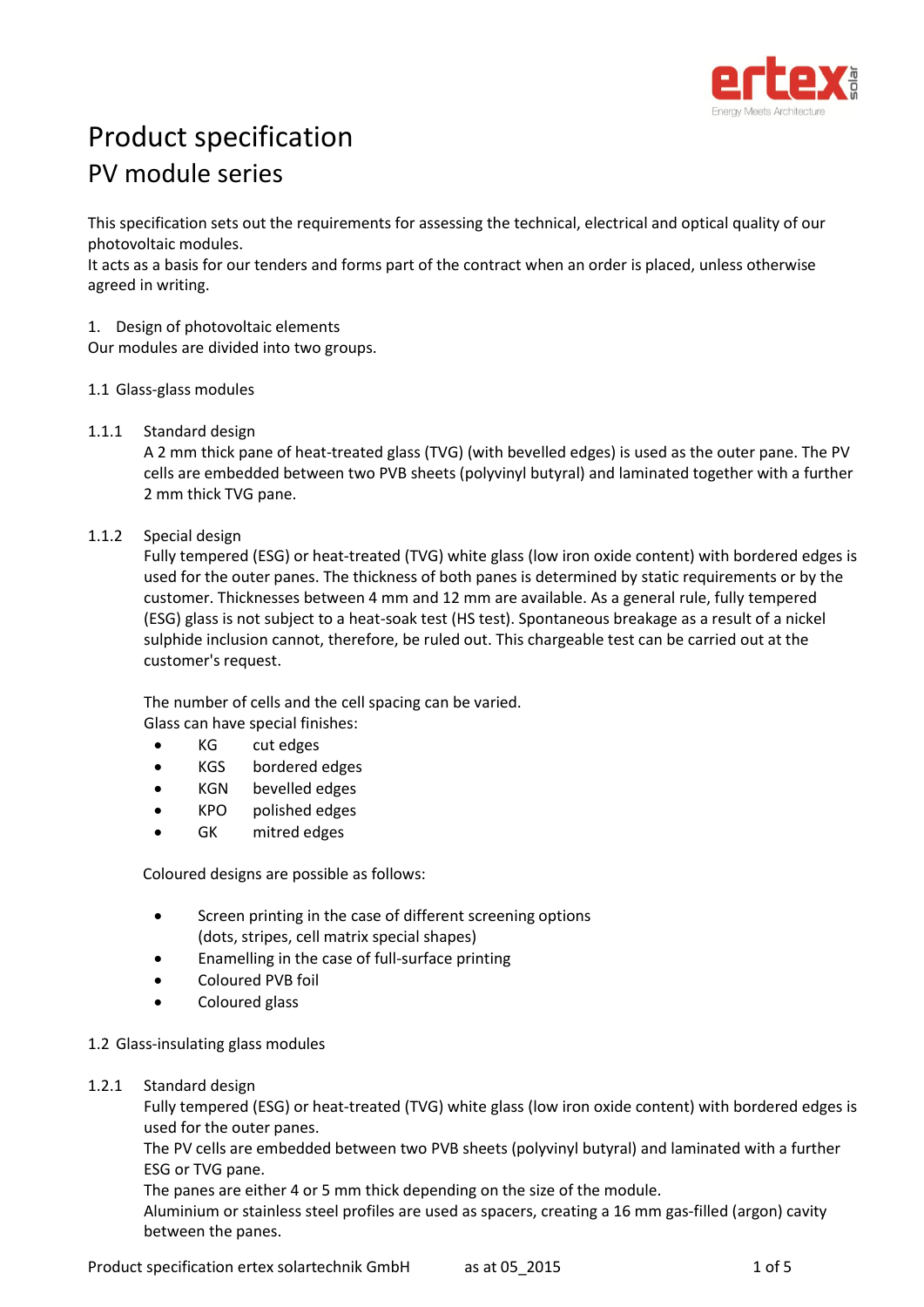

A 4 or 5 mm thick ESG or TVG pane is used as the rear glass. The edge seal corresponds to standard insulating glass designs.

1.2.2 Special design

The thickness of both outer panes is determined by static requirements or by the customer. Thicknesses between 2 mm and 12 mm are available.

The number of cells and the cell spacing can be varied, thus altering light transparency.

Aluminium or stainless steel profiles are used as spacers, creating a 6 to 22 mm gas-filled (argon, krypton) cavity between the panes. A multi-layer glass structure can be used for increased U values, in which case the cavity is filled with krypton.

An ESG pane is used as the rear pane, thick enough to comply with static requirements. This pane may be processed to form a VSG composite structure (with PVB sheet) and can thus be used overhead. See Sectio[n 1.1.2](#page-0-0) for further glass processing options.

# 2 Dimensions/sizes/tolerances

The maximum dimensions are as follows:

- Glass-glass modules
	- with 2 mm glass: 3200 x 1600 mm
	- with 4-10 mm glass: 5000 x 2200 mm
- Insulating glass modules
	- with 4-10 mm glass: 5000 x 2200 mm
	- **•** Special sizes on request

#### Please consult EN 12153 for tolerances

| Size tolerances for width W and length H in mm |             |                          |  |                                |           |              |  |  |
|------------------------------------------------|-------------|--------------------------|--|--------------------------------|-----------|--------------|--|--|
| Fixed dimensions, cut and bordered             |             |                          |  | Edges matt - polished - mitred |           |              |  |  |
| Dimensions in mm                               | Nominal     | Each glass unit          |  | $< 24$ mm                      | $<$ 35 mm | $> 35$ mm    |  |  |
| W or H                                         | thickness   |                          |  |                                |           |              |  |  |
|                                                |             | > 8 mm nominal           |  | Glass                          | Glass     | <b>Glass</b> |  |  |
|                                                | $\leq$ 8 mm | thickness                |  | thickness                      | thickness | thickness    |  |  |
| < 1000                                         | ±1          | ± 2.5                    |  | $+1/-2$                        | $+1/-3$   | $+1/-4$      |  |  |
| < 1500                                         | ± 1.5       | ± 3                      |  | $+1/-3$                        | $+1/-3$   | $+1 - 4$     |  |  |
| < 2500                                         | ± 2.5       | ± 4                      |  | $+1/-3$                        | $+1/-3$   | $+1/-4$      |  |  |
| > 2500                                         | ± 3         | ± 4.5                    |  | $+1/-3$                        | $+1/-3$   | $+1/-4$      |  |  |
|                                                |             | <b>Element thickness</b> |  | <b>Tolerance</b>               |           |              |  |  |
|                                                |             | mm                       |  | mm                             |           |              |  |  |
| <b>Glass thickness</b>                         |             | $\leq 6$                 |  | ± 0.4                          |           |              |  |  |
| tolerance                                      |             | $6.1 - 12$               |  | $\pm 0.6$                      |           |              |  |  |
|                                                |             | $12.1 - 18$              |  | ±1                             |           |              |  |  |
|                                                |             | >18.1                    |  | ± 2                            |           |              |  |  |
|                                                |             | Nominal size in mm       |  | Offset in mm                   |           |              |  |  |
|                                                |             | ≤ 1000                   |  | 2.0                            |           |              |  |  |
| <b>Offset</b>                                  |             | 1001-2000                |  | 3.0                            |           |              |  |  |
|                                                |             | 2001-4000                |  | 4.0                            |           |              |  |  |
|                                                |             | >4000                    |  | 6.0                            |           |              |  |  |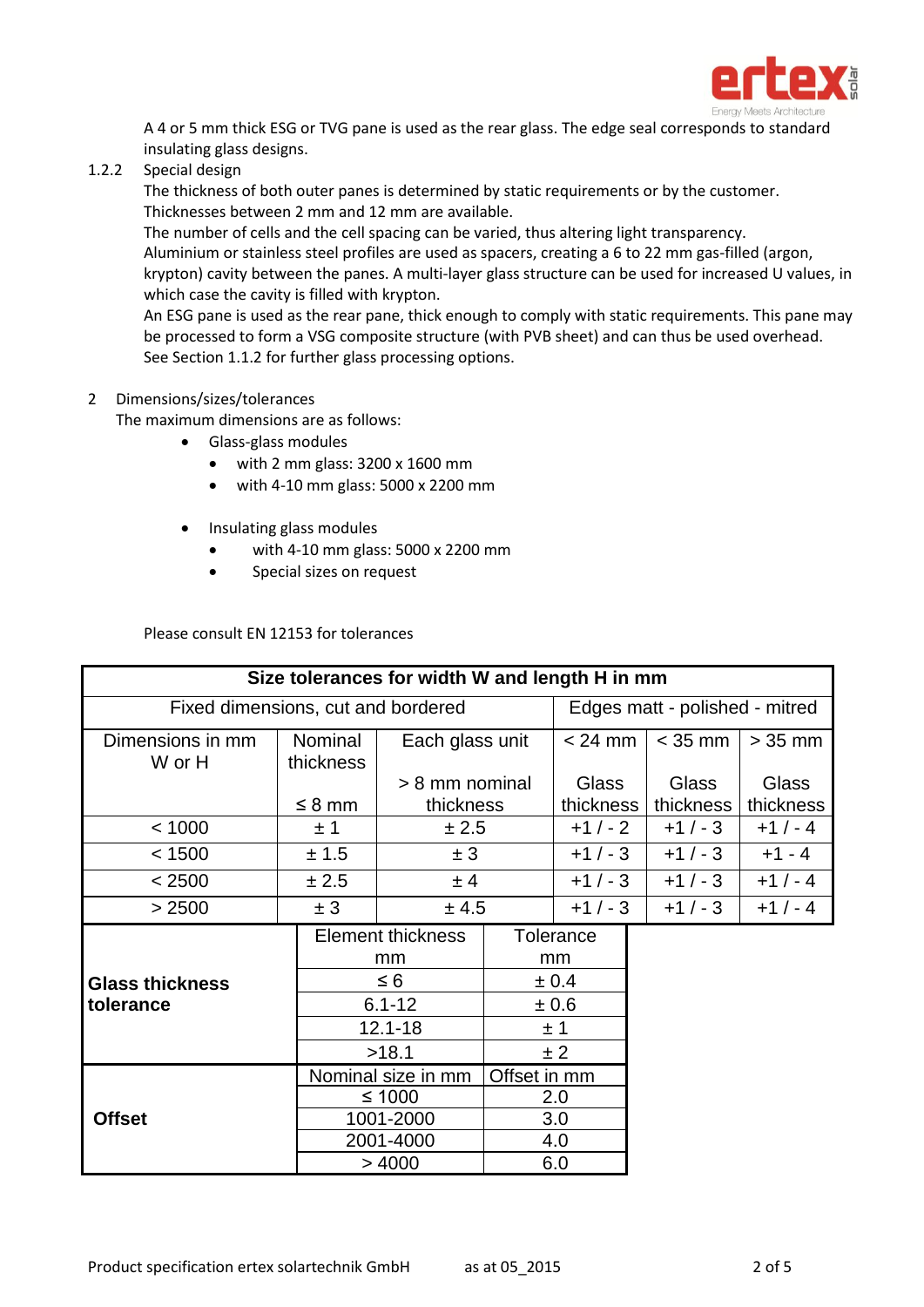

Alternative tolerances are specified on the order confirmation. The maximum ratio between width and length is 1:20.

#### 3 Marking

All modules are provided with a type plate specifying the module type, serial number and manufacturer's information. This type plate is located at the back of the module. All production data and performance values can be traced using the serial number.

4 Electrical connections

The connections include bypass diodes which are sealed so they are waterproof and electrically insulated. A maximum of 24 cells form a string and are equipped with a diode. The connections are provided on the short side as standard. However, in special cases the connections can also be provided on one of the two longitudinal edges. Our project-specific datasheets and previously agreed customer-specific solutions apply in such cases. The following connection scenarios are possible:

- 4.1 Front of the glass panels: side connection
- 4.2 Rear of the panel: rear socket

# 5 Cells

Our modules use cells in the following variations:

- polycrystalline silicon cells,  $6" + 156 \times 156$  mm
- monocrystalline silicon cells, 6" + 156 x 156 mm
- monocrystalline silicon cells, 5" 125 x 125 mm
- ultra-efficient monocrystalline silicon cells, 5" 125 x 125 mm The above cells are certified to IEC 612515 and 61730.
- polycrystalline coloured cells, 6" + 156 x 156 mm
- polycrystalline coloured cells, 5" + 125 x 125 mm
- monocrystalline coloured cells, 6" + 156 x 156 mm
- black cell connectors

The different colour shades on the cells are due to the production process and may vary within a module. These are not regarded as defects. Other cell formats or colours can also be processed at the customer's request.

6 Strings

Cell spacing: min. 3 mm; max. 150 mm

String dimensions can vary due to the dimensional tolerances of cells (+/- 1 mm) and the manufacturing process.

The following are fixed tolerances:

| Distance from glass edges:                         | $+/- 3$ mm    |  |
|----------------------------------------------------|---------------|--|
| Distance between cells:                            | $+/- 2mm$     |  |
| Distance between strings:                          | $+/- 3$ mm    |  |
| Length of all strings with respect to one another: | $+/- 3$ mm    |  |
| Parallel with edge of panes:                       | $+/- 4$ mm/lm |  |
| Solder strips / cell connectors:                   | $+/- 3$ mm    |  |
| Connecting plates:                                 | $+/- 3$ mm    |  |
| Plate return                                       | $+/-10$ mm/lm |  |
|                                                    |               |  |

All tolerances relate to the default dimensions specified in writing.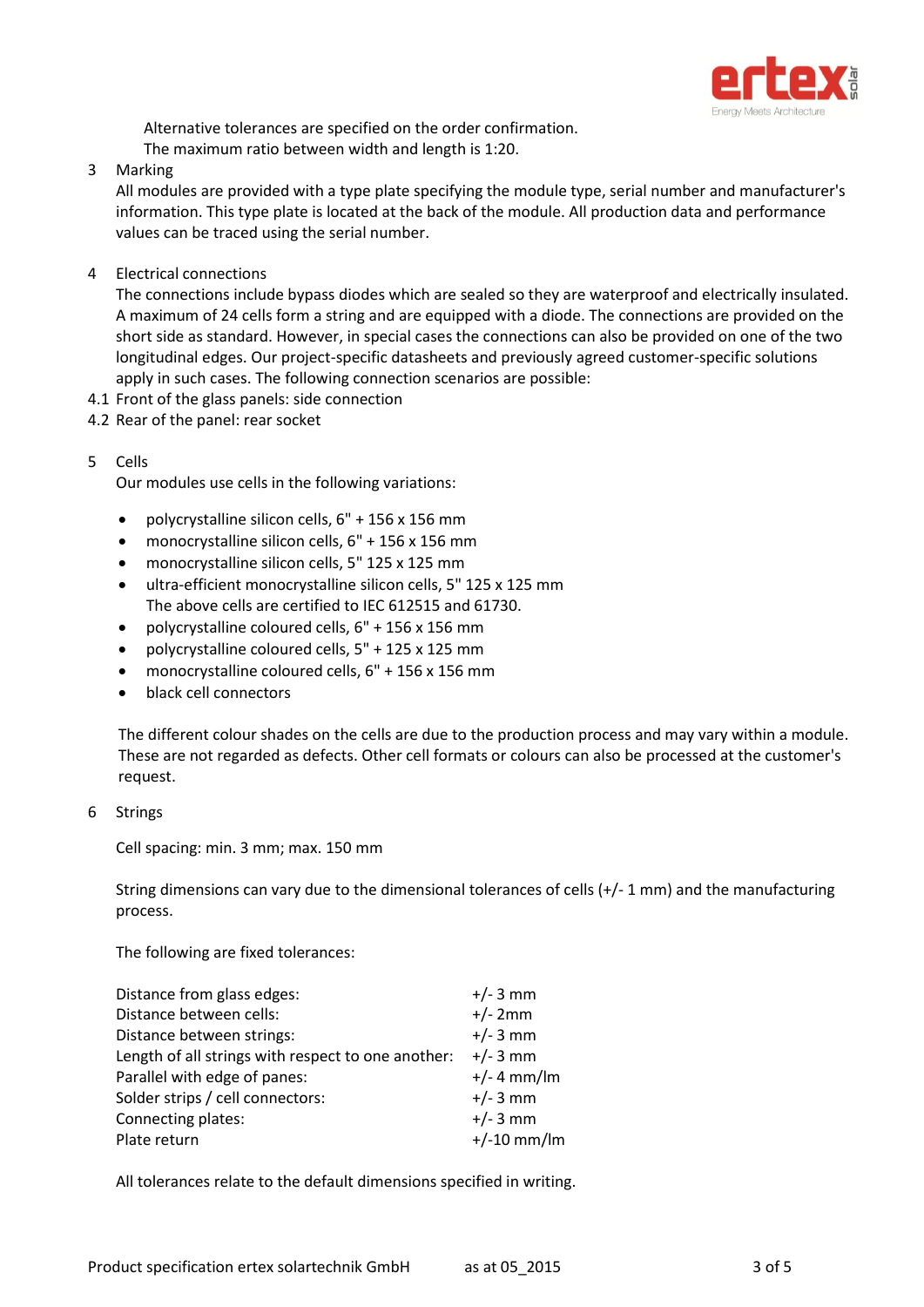

# 7 Cell breakage

7.1 Opaque panels (foil or enamel coating)

If the electrical function is within the tolerance range, any kind of cell breakage is permitted.

7.2 Semi-transparent panels (glass-glass)

If the electrical function is within the tolerance range, any kind of cell breakage is permitted. However, if more than three cells or up to 5 % of the cells in each module are affected; these should be marked as "B-grade goods" and marketed separately.

8 Air inclusions

Small air bubbles may remain in the modules as a result of the production process. These should not affect the electrical properties or longevity of products and should not exceed the following limits:

- up to 10 bubbles measuring 1 3 mm
- up to 8 bubbles measuring 3 5 mm
- up to 5 bubbles measuring 5 10 mm
- up to 2 bubbles measuring  $> 10$  mm

All details refer to one square meter of module surface.

9 Changes in colour

All materials used in PV production have individual colours due to the raw materials used. This individual colouring may appear differently when looking through and/or looking at the glass. Variations in colour are inevitable due to the type of glass, thickness of the glass and the structure of the panes. They are not regarded as defects and are no different from discolouration of the foil at the edges or in the solder strips.

10 Foreign bodies

Dirt inside the laminate, such as soldering splashes, small cell fragments, inclusions in the glass or fluff should not affect the overall optical image.

11 Linear defects

Scratches or grinding marks on the glass surface, and small fractures at the edge of the glass are also not regarded as defects provided that modules meet their inspection criteria.

12 Inspection criteria

The specifications described above are subject to the following inspection criteria.

13 Technical details

All technical details should be defined in writing before production commences and are confirmed by drawings and by the order confirmation.

12.2. Electrical data

The specified electrical values are documented in the form of "flash reports" (measurement reports). All values are subject to a tolerance of +/- 5 %. Modules are regarded as being electrically acceptable if the output measured under STC is within the tolerance limit for the specified rated output. The high efficiency back-contact cells produced by Sunpower are exceptions to this rule. An external supplier's flash report can be supplied subject to an additional charge.

12.3. Optical criteria

As inspection criteria from the glass technology sector do not apply due to the specific manufacturing process, the following inspection method is used:

The module in question is placed in a vertical position. The inspector stands 2 m away from the module and inspects it in daylight, but away from direct sunlight.